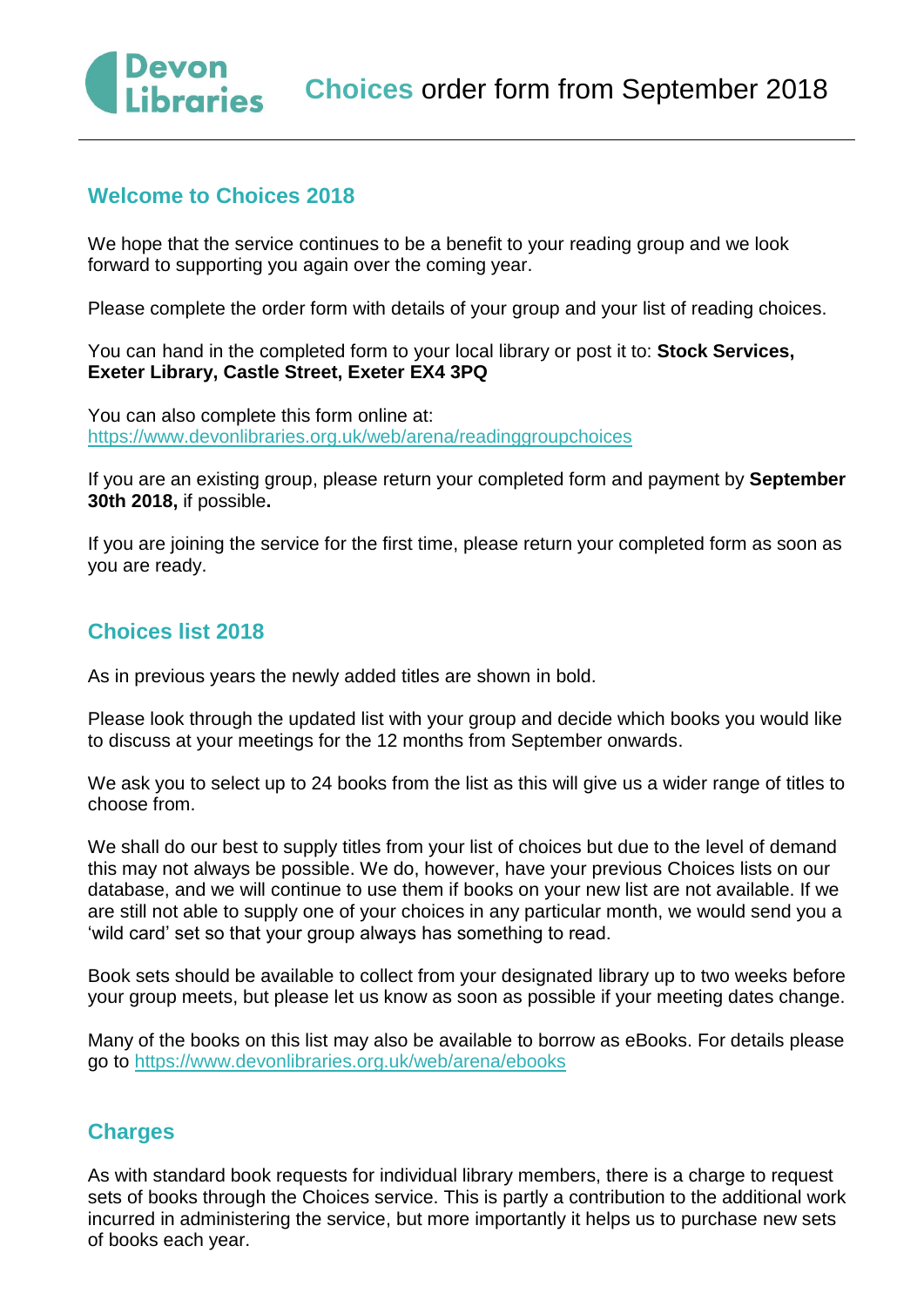Most reading groups find it easier to pay a single annual charge and it also considerably reduces the administrative workload for the library staff. The other benefit of groups paying up front for the whole year is that, once we have received your order forms, it will allow us to purchase additional copies of the most popularly requested titles to help meet demand.

The annual payment will be due no later than  $30<sup>th</sup>$  September and the charges are as follows:

- **Standard membership £60 per year**. This includes the supply of sets of up to 10 standard print copies, up to 12 times per year. For this level of membership, we shall also reserve large print or audio book versions from general library stock, where these are required, although this may be subject to availability of titles in these formats. If groups with more than 10 members select this option they will be required to source extra copies of the books themselves. If they reserve them through the library service then standard reservation fees will apply. There is no charge for borrowing or reserving our eBooks.
- **Enhanced membership - £75 per year**. This will include all the benefits of standard membership, but for those groups with more than 10 members, we will reserve up to 5 additional standard print copies from general library stock, although this is subject to availability at the time.
- **New groups joining after February - £30 standard / £37.50 enhanced.** Any new groups joining the service between March and August would pay a reduced rate for the remainder of the first year.

You can pay by cash or cheque at your local library. Cheques should be made payable to **'Libraries Unlimited South West'**.

You can also post your cheque, with your completed order form, to **Stock Services, Exeter Library, Castle Street, Exeter EX4 3PQ.**

Alternatively, if you prefer internet banking, you can also pay online: **sort code: 20-30-47 account number: 33266656**. Please enter your library reading group name as the payment reference.

#### **Further information**

You can find further information at [https://www.devonlibraries.org.uk/web/arena/discover](https://www.devonlibraries.org.uk/web/arena/discover-readinggroups)[readinggroups](https://www.devonlibraries.org.uk/web/arena/discover-readinggroups) where you can also download further copies of the Choices list for 2018, and this order form.

If you have a query about the reading group service, or if at any time your group wishes to leave the service, please email [readinggroups@librariesunlimited.org.uk](mailto:readinggroups@librariesunlimited.org.uk) or contact your local library.

Please note that if your group leaves the Choices service the group library card will revert to three week loans for items requested from general library stock, and the standard reservation charge per copy will apply.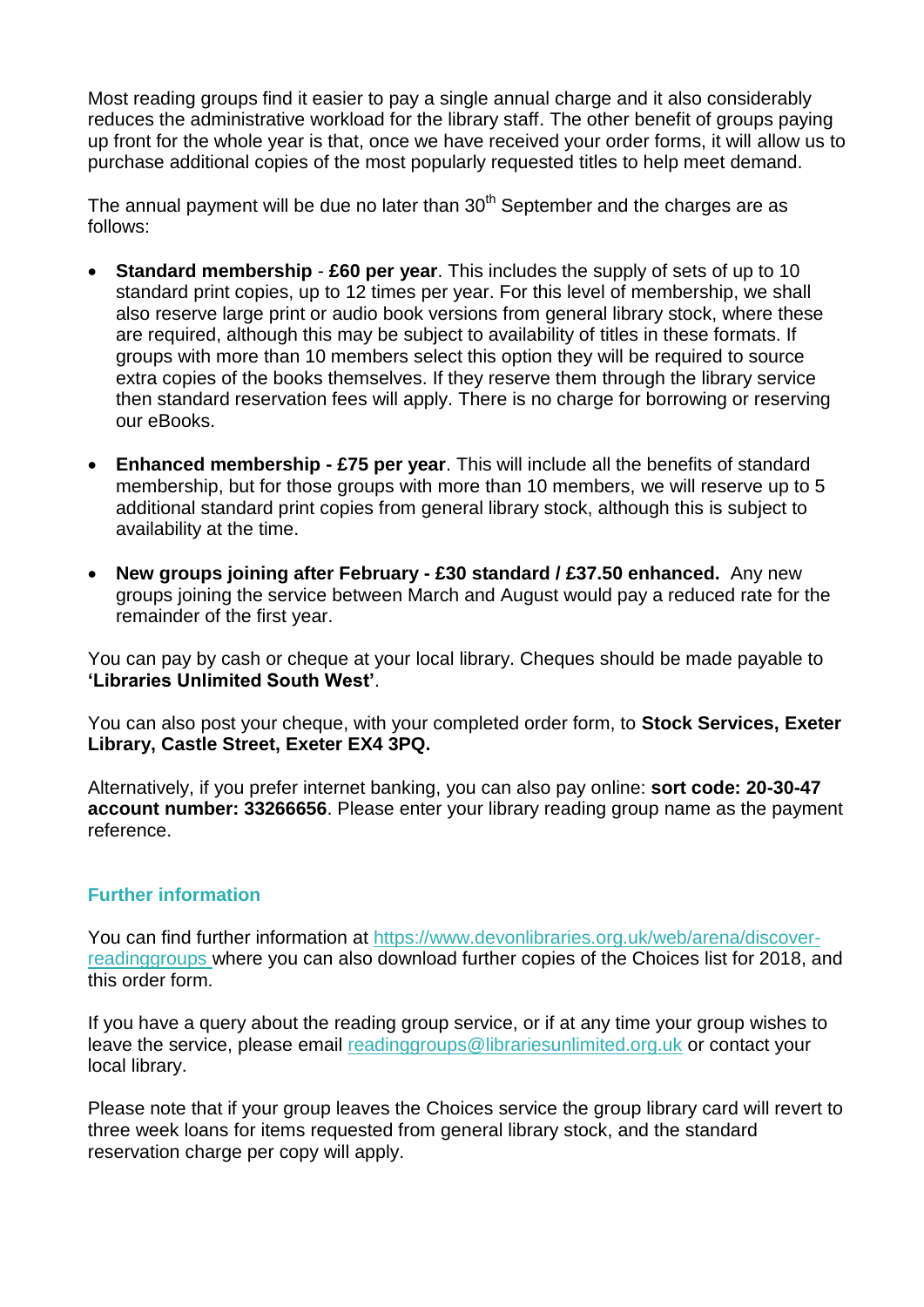# Devon **braries**

Please hand in the completed form to your local library or post it to: **Stock Services, Exeter Library, Castle Street, Exeter EX4 3PQ** by **31st August 2018,** if possible**.** 

### **About your group**

| Name of reading group:                                                 |  |
|------------------------------------------------------------------------|--|
| Name of contact:                                                       |  |
| Group library card number:                                             |  |
| Telephone:                                                             |  |
| Email:                                                                 |  |
| Library where books will be collected:                                 |  |
| No. of members in your group:                                          |  |
| No. requiring large print format:                                      |  |
| No. requiring audio book format:<br>(please specify CD/ MP3/ Playaway) |  |

#### **Please note that some titles may not be available in large print or audio book format**

|                                                                                                                                                                                       | Number of meetings per year: |    |  |    |  |
|---------------------------------------------------------------------------------------------------------------------------------------------------------------------------------------|------------------------------|----|--|----|--|
| Please enter the specific dates of your meetings in the grid below. If the dates are not yet<br>agreed please indicate expected meeting pattern (e.g. $3^{\text{rd}}$ week of month): |                              |    |  |    |  |
|                                                                                                                                                                                       |                              |    |  | 3  |  |
|                                                                                                                                                                                       |                              | 5  |  | 6  |  |
|                                                                                                                                                                                       |                              | 8  |  | 9  |  |
| 10                                                                                                                                                                                    |                              | 11 |  | 12 |  |

**NB. If your group has an irregular meeting pattern, or meets less frequently than monthly e.g. 6 – 8 weeks, it is much easier to support you if we have a list of specific dates. Also, please remember to tell us if your meeting dates change, giving as much notice as possible, or let your local library know. We would normally start to work on your requests 4 weeks in advance of each meeting.** 

We only use the personal information you provide to help us administer your reading group's use of the Choices service. We do not share your information with other organisations.

From time to time, we may wish to send you information about offers or events of possible interest to reading groups. Please tick the box only if you would like to receive this information  $\square$